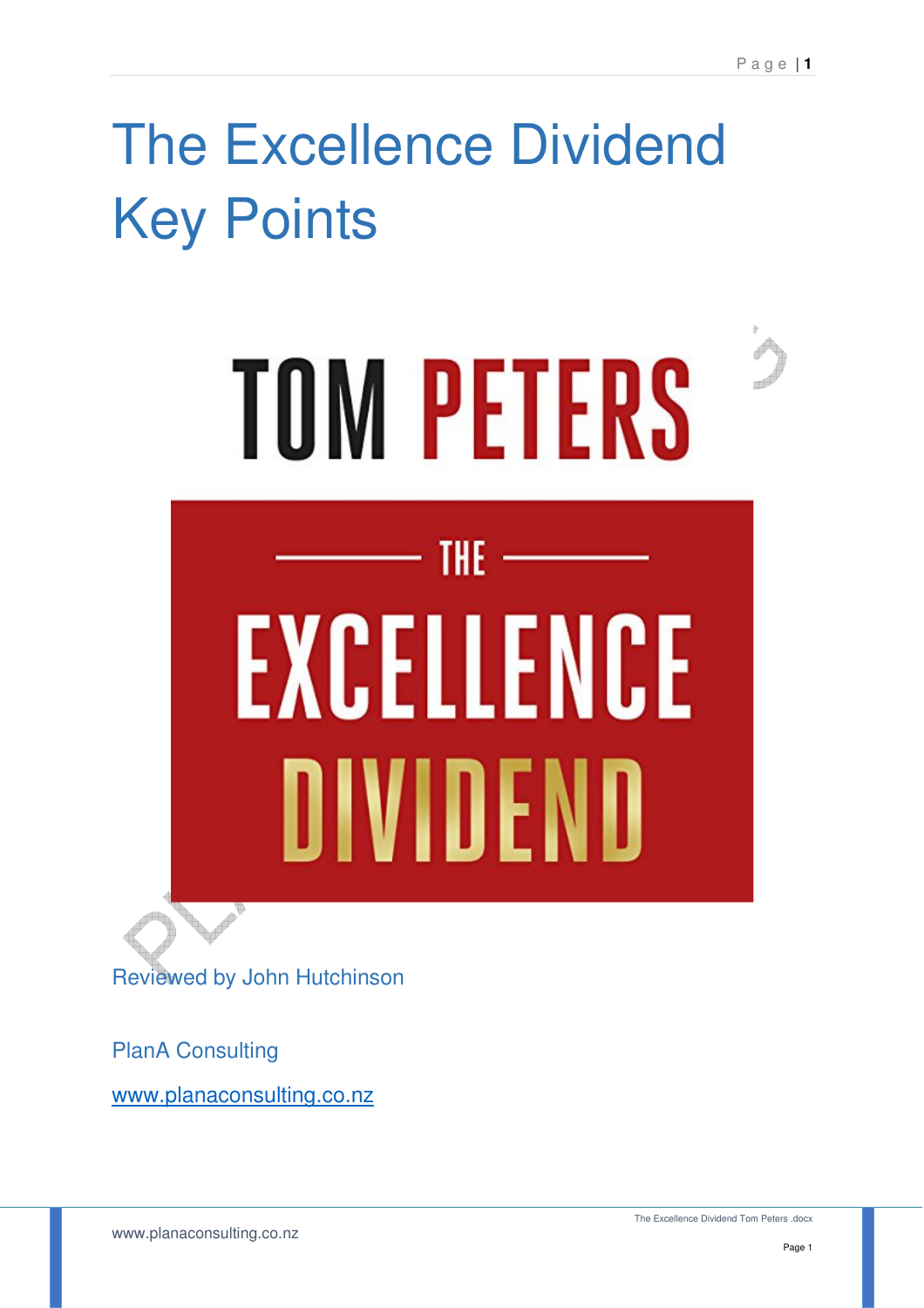# Contents

k.

**Service Report Follows** 

in Library **Contract of Contract of Contract of Contract of Contract of Contract of Contract of Contract of Contract of Contract of Contract of Contract of Contract of Contract of Contract of Contract of Contract of Contract of Contr Registre**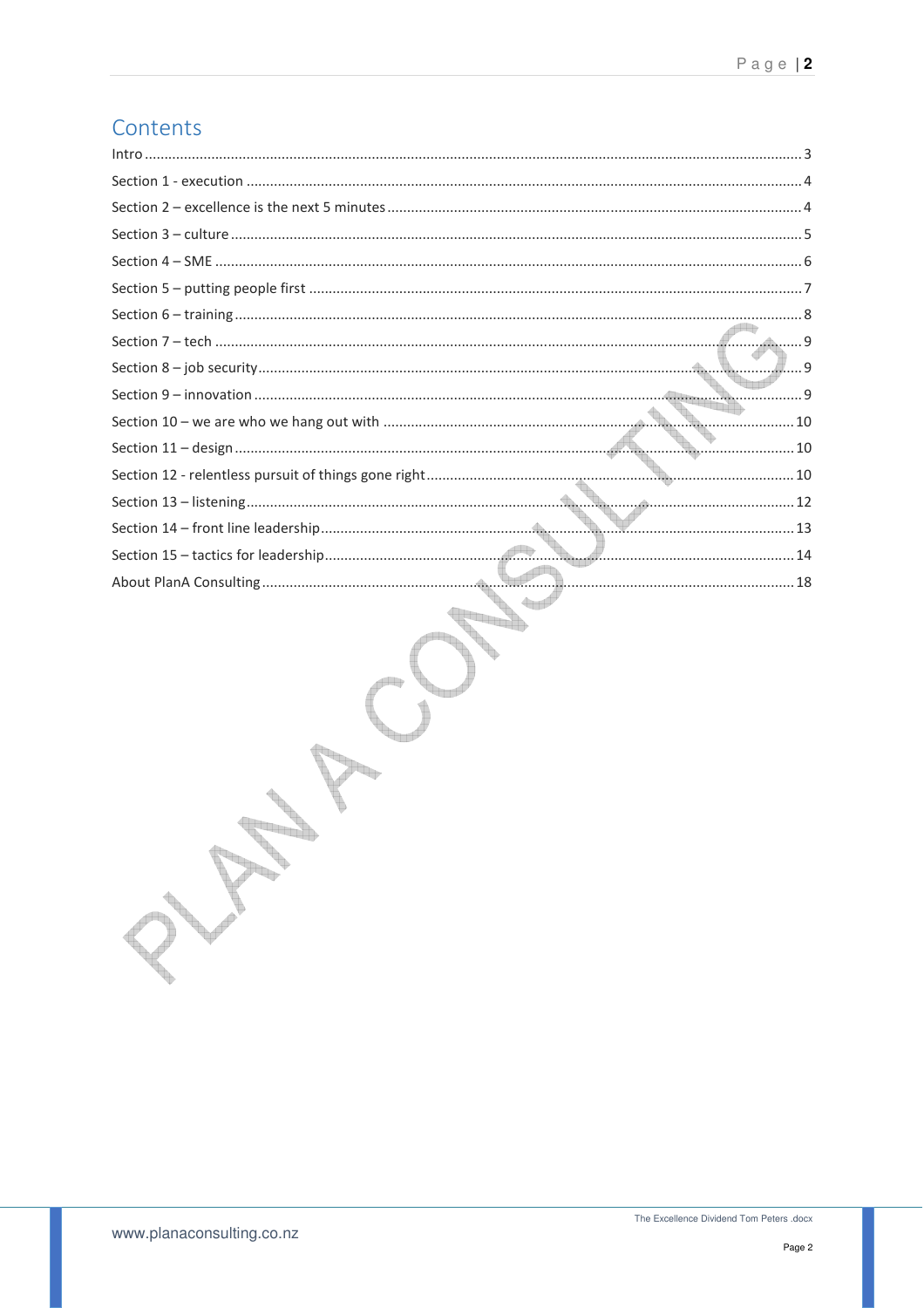#### **Intro**

- Business committed to excellence in both internal / external dealings likely to be survivors which translates directly into bottom line growth (p xvi)
- Are you going to cost cut your way to prosperity or are you going to spend your way to prosperity? Over invest in people, over invest in facilities. Cost cutting is a death spiral. Our whole story is growing revenue (Commerce Bank/Metro Bank (p xix)
- Create excellence right now, anywhere, everywhere (p xix)
- Excellence always
	- o If not excellence what
	- $\circ$  If not excellence now, when (p xxiii)
- Amateurs talk about strategy, professionals talk about logistics
	- o Execution front & centre
	- o (p xxiv Omar Bradley D-day landings)
- There is no tomorrow for excellence, only now (p xxv)
- Culture eats strategy for breakfast (Ed Schein p xxv)
- You want the customer to experience excellence & delight & become a fan & stay a fan? Then you need each & every employee to be part of a fully engaged team & be devoted to growth (Matthew Kelly, The Dream Manager p xxvii)
- Your principal moral obligation as a leader is to develop the skill set of every one of your people (temp
	- or permanent) to the maximum extent of your abilities (p xxvii)
	- WTTMSW Whoever tries the most stuff wins
- WSTMSTW Whoever screws the most stuff up wins (p xxviii)
- Same same kills (p xxix)
- Be practical & tactical (p xxxi)
- First line leaders are a business organisations #1 asset (p xxxii)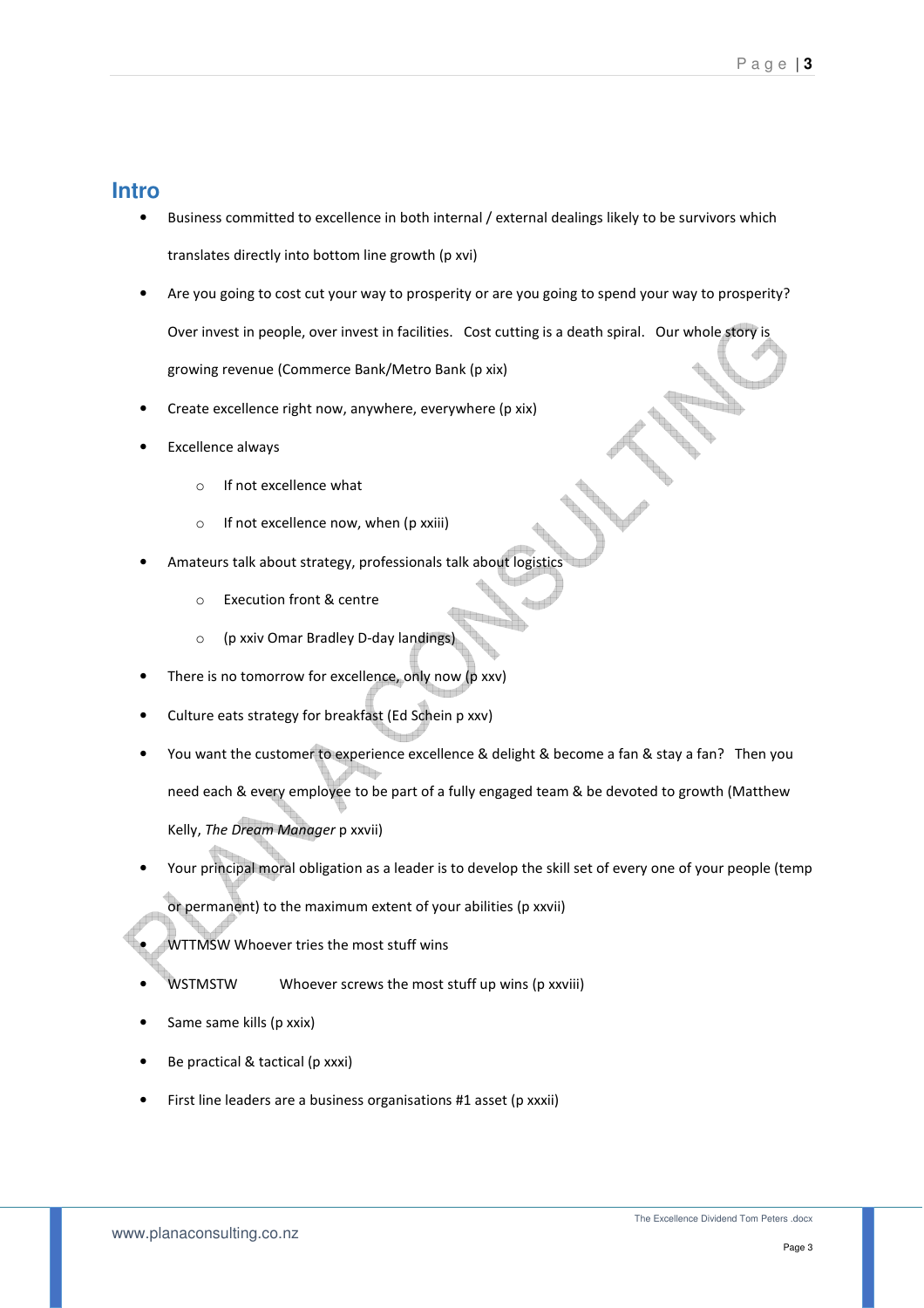## **Section 1 - execution**

- In real life strategy is actually very straightforward. Pick a general direction & implement like hell (Jack Welch p8)
- People who talk about execution are more likely than others to spend time on execution (p10)
- Ulysses Grant (p11)
	- I. Do not invest in grand strategy
	- II. Do the thing until it is done
	- III. Do not over complicate
	- IV. Do the next thing
- Focusing on contribution & results vaults even the lowest level manager into top management

(Drucker p14)

- The #1 issue that causes delays, implementation failures in general, employee angst & customer ire is failure of cross-functional communication & integration (p14)
- Internal barriers, not our competitors cleverness are the principal impediment to effective execution & competitiveness (p15)
- Personal relationships is almost surely the #1 opportunity for strategic differentiation (p15)
- When you talk all the time about execution, it's likely to happen. When you don't, it doesn't

## **Section 2 – excellence is the next 5 minutes**

- Excellence in not a long tern aspiration, it is the ultimate short term strategy
	- I. Excellence is the next 5 minutes (p43)

• 'I didn't have a mission statement at Burger King. I had a dream. Very simple. It was something like BK is 250,000 people, everyone of whom gives a shit. Everyone. Accounting. Systems. Not just the drive through. Everyone is the brand. That's what we're talking about, nothing less'. (Barry

Gibbons, former BK CE, architect of extraordinary turnaround. P52)

- Strive for excellence, ignore success (Bill Young, race car driver, p54)
- Excellence is first & foremost a way of life, a behaving with care & respect toward one's fellow human beings day in & day out, moment in & moment out (p55)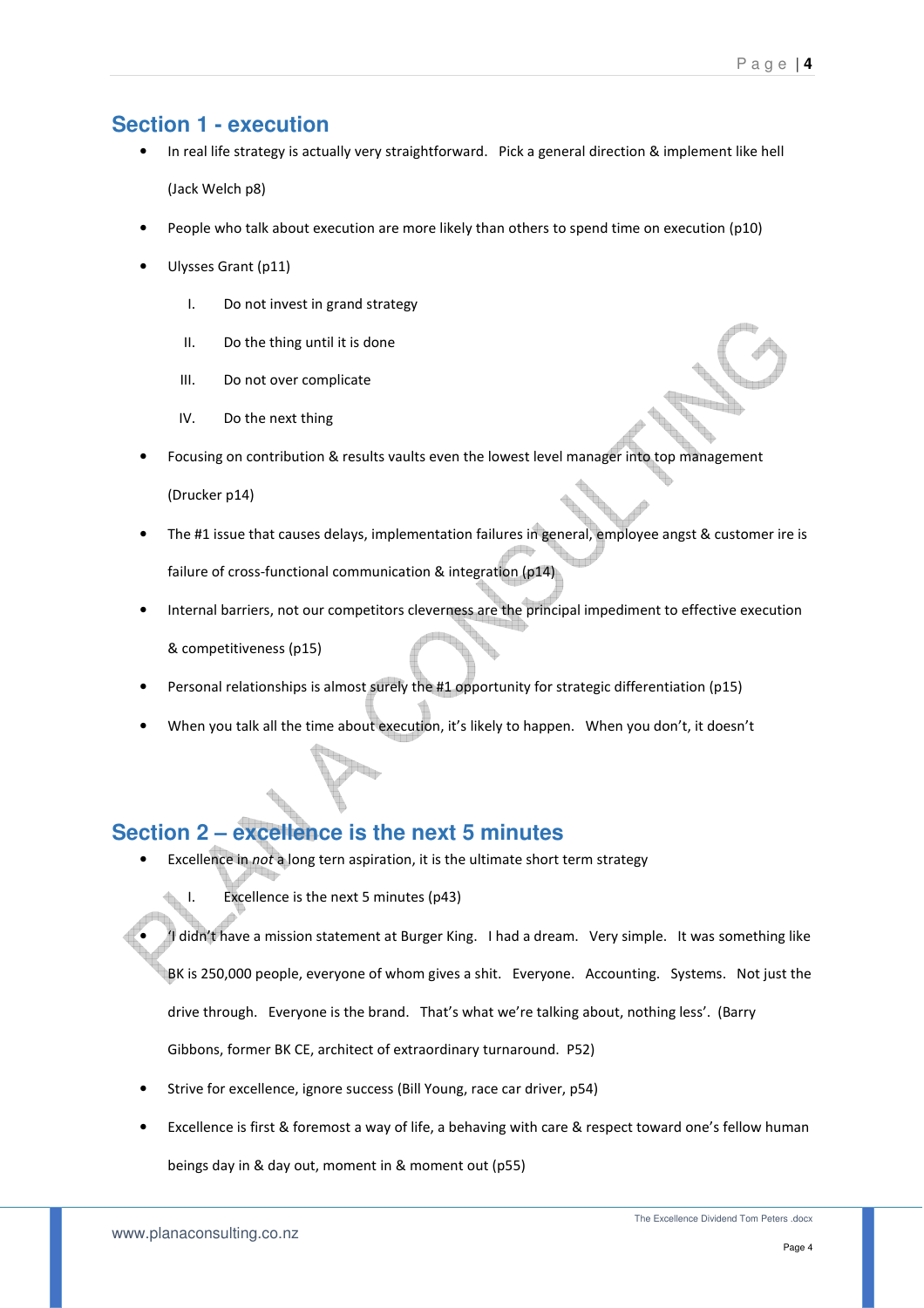- Excellence can be obtained if you:
	- I. Care more than others think is wise
	- II. Risk more than others think is safe
	- III. Dream more than others think is practical
	- IV. Expect more than others think is possible
		- (K Sriram p58)

## **Section 3 – culture**

- The culture precedes positive results. It doesn't get tacked on as an afterthought on your way to the victory stand (Bill Walsh – NFL Hall of Fame p65)
- Culture maintenance, one day, one hour, one minute at a time (p66)
- While I hardly dismiss the traditionally emphasised 'hard stuff', I do insist the 'soft stuff' is the key to long term success & the bedrock of excellence (p69)
- McKinsey 7 S model
	- I. Strategy
	- II. Structure
	- III. Systems
	- IV. Style
	- V. Skills
	- VI. Staff
	- VII. Shared values
- McKinsey 'hard' S (p70)
	- I. Strategy
	- II. Structure
	- III. Systems
- Frequently undervalued 'soft' S
	- I. Style (the way we do thins around here, corporate culture)
	- II. Skills (distinctive competency(ies)
	- III. Staff (people talent)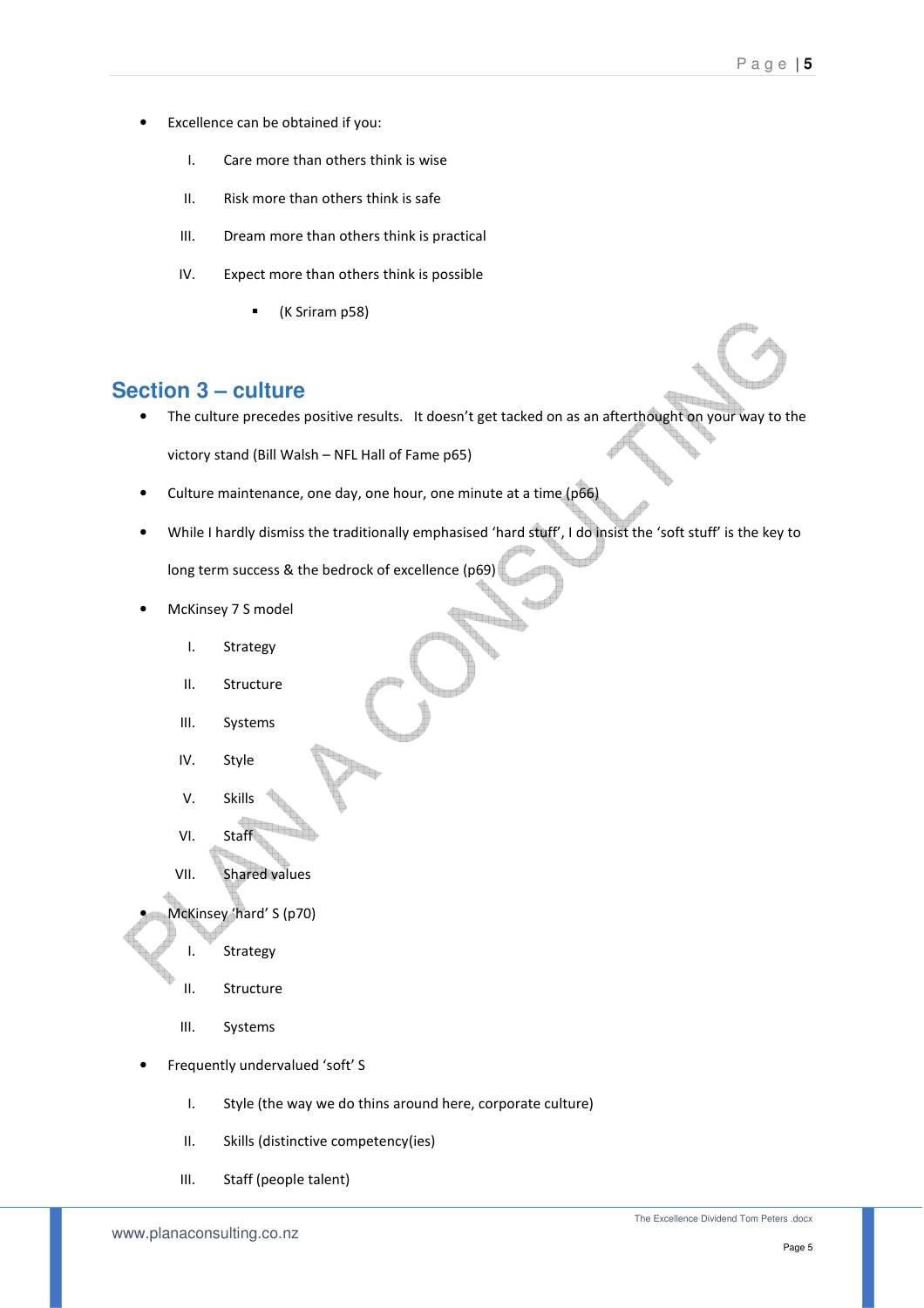- IV. Shared values (the bedrock of sustained superior performance
- Numbers are derivatives of real action (p72)
- The real value added increase comes from people who can sell & humanise (p75)

#### **Section 4 – SME**

- I don't believe in economies of scale. You don't get better by getting bigger. You get worse (Dick Kovacevic, retired CEO Wells Fargo) (p86)
- They failed to grasp the simple truth, that while you can buy your way to growth, you cannot buy your way to greatness (Jim Collins, p88)
- Be the best, it's the only market not crowded (p90)
- Small giants companies that chose to be great instead of big (p93)
- These top performers dominated their specialty markets & shared 4 traits (p94)
	- o Cultivated intimate relationships with customers & suppliers based on personal contact, one on one interaction & mutual commitment to delivering on promises
	- o Extraordinary intimate relationship with the local town, city, county they did business in. Went well beyond giving back
	- o Unusually intimate workplaces
	- o The leaders bought passion about what they did. They loved the subject matter (p94)
- Values before short term earnings (p98)
	- o They manage for long term value, not short term earnings
	- $\circ$  They get radically customer centric
	- $\circ$  They keep developing human capital
- Cost cutting is a spiral death the whole story is growing revenue (p98)
	- $\circ$  Are you going to cost cut your way to prosperity or are you going to spend your way to prosperity
	- o Overinvest in our people, overinvest in our facilities
	- $\circ$  Cost cutting is a spiral death the whole story is grow revenue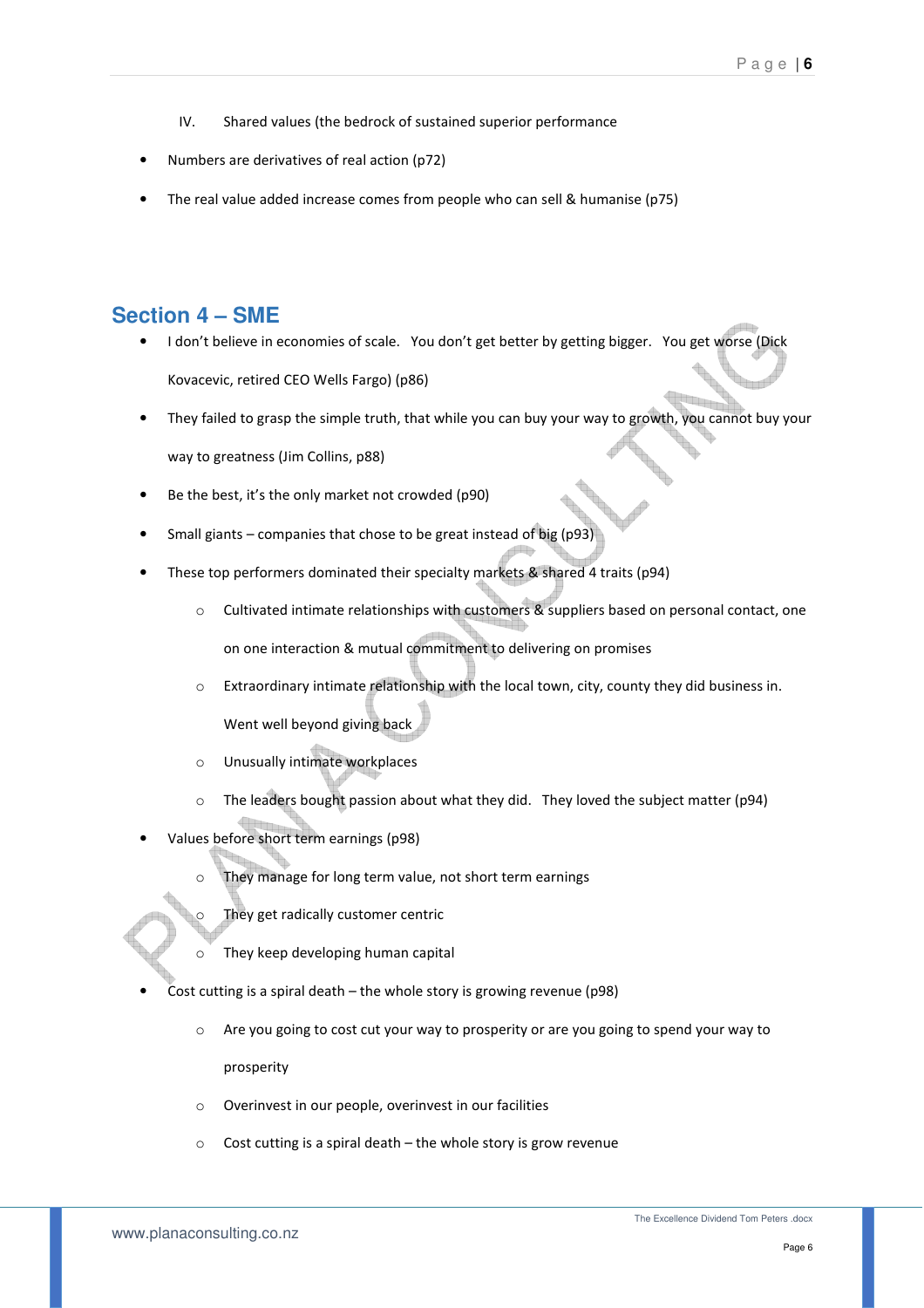## **Section 5 – putting people first**

- Ask
- o How can I help
- o Listen ten times more than talking (p109)
- You have to treat your employees like customers (Herb Kelleher, CEO South West, p112)
- If you want staff to give great service, give great service to staff (p113)
- I start with the premise that the function of leadership is to produce more leaders, not more followers (Ralph Nader, p115)
- Business is not worth doing if you do not enhance the lives of your employees (p119)
- Excellent customer experiences depend entirely on excellent employee experiences
	- o If you want to wow your customers, first you must wow those who wow the customers (p121)
- In short, hiring is the most important aspect of the business (p125)
- Development can help great people be even better, but if I had a dollar to spend, I'd spend 70cents getting the right person in the door (p126)
- Don't mistake assertiveness or eloquence for good ideas (p135)
- The results of his people development success were worth tens of billions of dollars in market capitalisation (Jack Welch CEO GE p138)
- Performance appraisals (p140)
	- Do football coaches use a standard HR form to assess the whole team? Of course not. The whole point is to build on differences. Same-same should be avoided at all costs
	- $\circ$  The idea is to create an interesting team that provide memorable customer experiences
	- $\circ$  Each direct report has a different professional trajectory don't apply a standard evaluation over everyone
	- $\circ$  Effective evaluations emerge from a series of loosely structured, continuing conversations, not filling out a form every 6 mths to a yr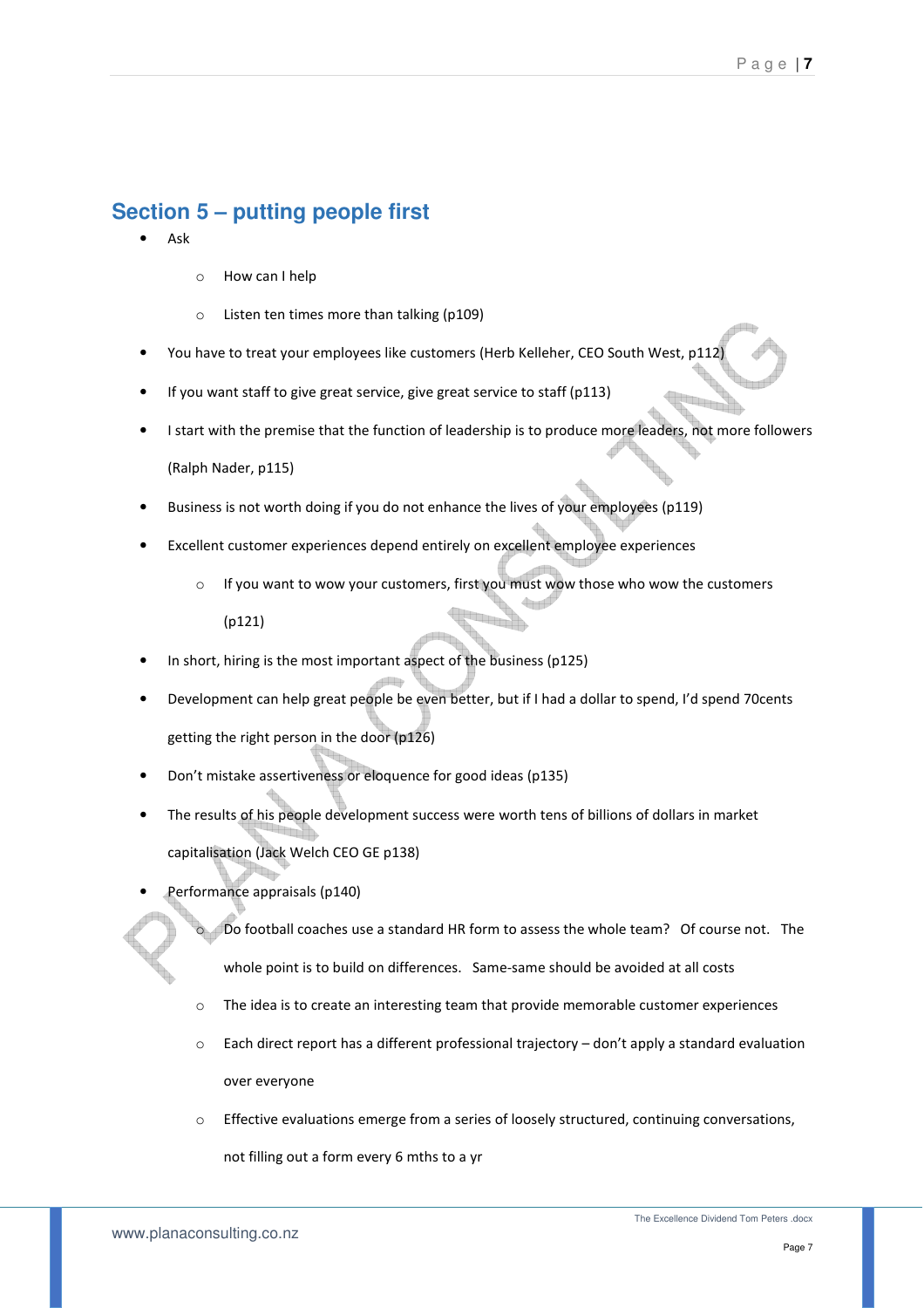- o Boss: Does it take you at least a day to prepare for a 1hr evaluation meeting. If not, are you not very serious about the meeting
- o As a 'boss' you should feel exhausted after an evaluation conversation, otherwise it wasn't a serious conversation
- $\circ$  Not keen on formal programs that ID high performers. As a manager I treat all team members as having high potential – Hi-po programs demotivate the other 95%
- o Shared checklist guide the evaluation conversation. But the 'off list' discussion will be the most important element of the exchange
- o Central to the evaluation conversation are the company values & culture. How be very explicit – does the person being evaluated adhere to & inject energy into the company culture & values
- o Topic #1 for a 'boss of bosses' what is their leadership development track record
- Experience falls away & all you're left with is culture (p149)

# **Section 6 – training**

- Training = #investment (155)
- If you randomly stop an employee in the hall, can they describe in detail their development plan for the next 12 mths – if not, why not(p158)
- What's the bet (p159)
	- o 5 out of 10 CEOs see training as an expense, rather than an investment

o 5 out of 10 CEOs see training as defence rather than offence

- 5 out of 10 CEOs see training as a necessary evil rather than a strategic opportunity
- $\circ$  8 out of 10 CEOs in a 45 min tour of their business, would not mention training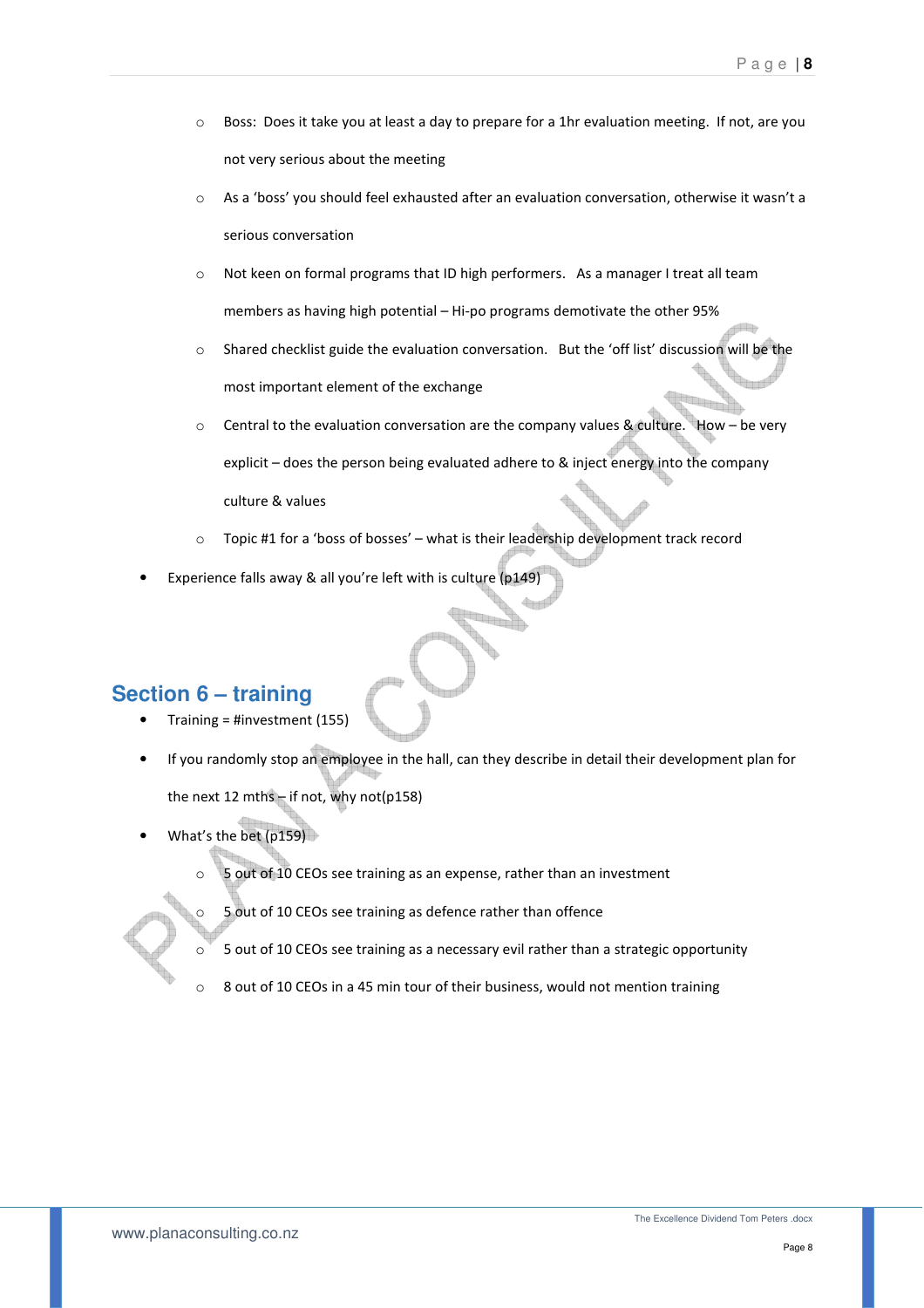## **Section 7 – tech**

- Your principal moral obligation as a leader is to develop the skill set of everyone of your people in your charge – including part time & casual – to the maximum extent of your abilities & consistent with their revolutionary needs in the years ahead (the bonus – profit maximisation strategy) (p181)
- Part timers are full time members of the family take care of them (p182)

## **Section 8 – job security**

\*\* nothing noted\*\*

#### **Section 9 – innovation**

- WTTMSW (whoever tries the most stuff wins) (p205)
- WSTMSUW (whoever screws the most stuff up wins)
- Excellence 8 basics (p213)
	- o Bias for action
	- o Close to the customer
	- o Autonomy & entrepreneurship
	- o Productivity through people
	- o Hand on value driven
	- $\circ$  Stick to the knitting
	- $\circ$  Simple form, lean staff
	- o Simultaneous loos-tight properties
- You miss 100% of the shots you don't take (Wayne Gretzky p225)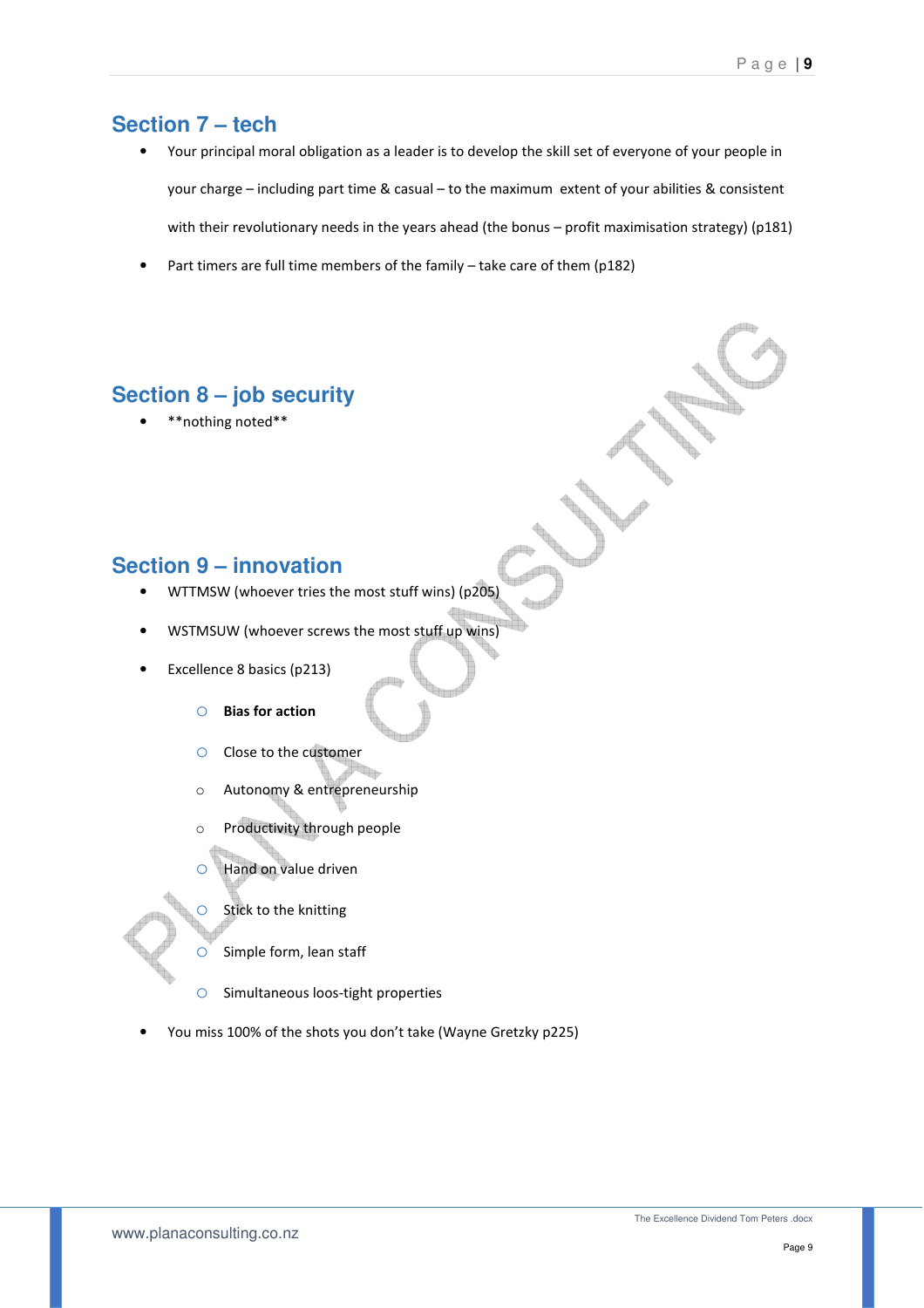#### **Section 10 – we are who we hang out with**

- Diversity (p230)
	- $\circ$  Demand/ensure constant, deep contact with those that are way ahead of the game & get under our skin
- Diverse groups of problem solvers groups of people with diverse backgrounds consistently outperformed groups of the best & brightest. If I formed 2 groups, one random (& diverse) & 1 consisting of the best individual performers, the 1<sup>st</sup> group always did better - DIVERSITY TRUMPED ABILITY (p231)
- Lunch 220 working days per yr = 220 diversity opportunities (p233)
- Board of directors no same same (p233)
- Connect, connect, connect, with anyone & everyone. From anywhere & everywhere, all the time

(p239)

#### **Section 11 – design**

\* nothing noted \*\*

## **Section 12 - relentless pursuit of things gone right**

- Disney lavishes special attention on the parking process amongst others (p270)
- Experiences that stick are about emotional engagement (p272)
- Cost cutting is a death spiral our whole story is revenue growth (p280)
- Tiny changes can have enormous impact (p281)
- You are headed for commodity hell if you don't have services (Lou Gerstner, former CEO IBM, p288)
- The more helpful you are to the customer (depth & breadth of the relationship & services rendered) the more revenue you can generate & the likelier you are to hold on to the business (p288)
- Overall procurement strategies, is not just a matter of maintaining lumps you sell, it's becoming a

central strategized player in the clients full bore business activities (p290)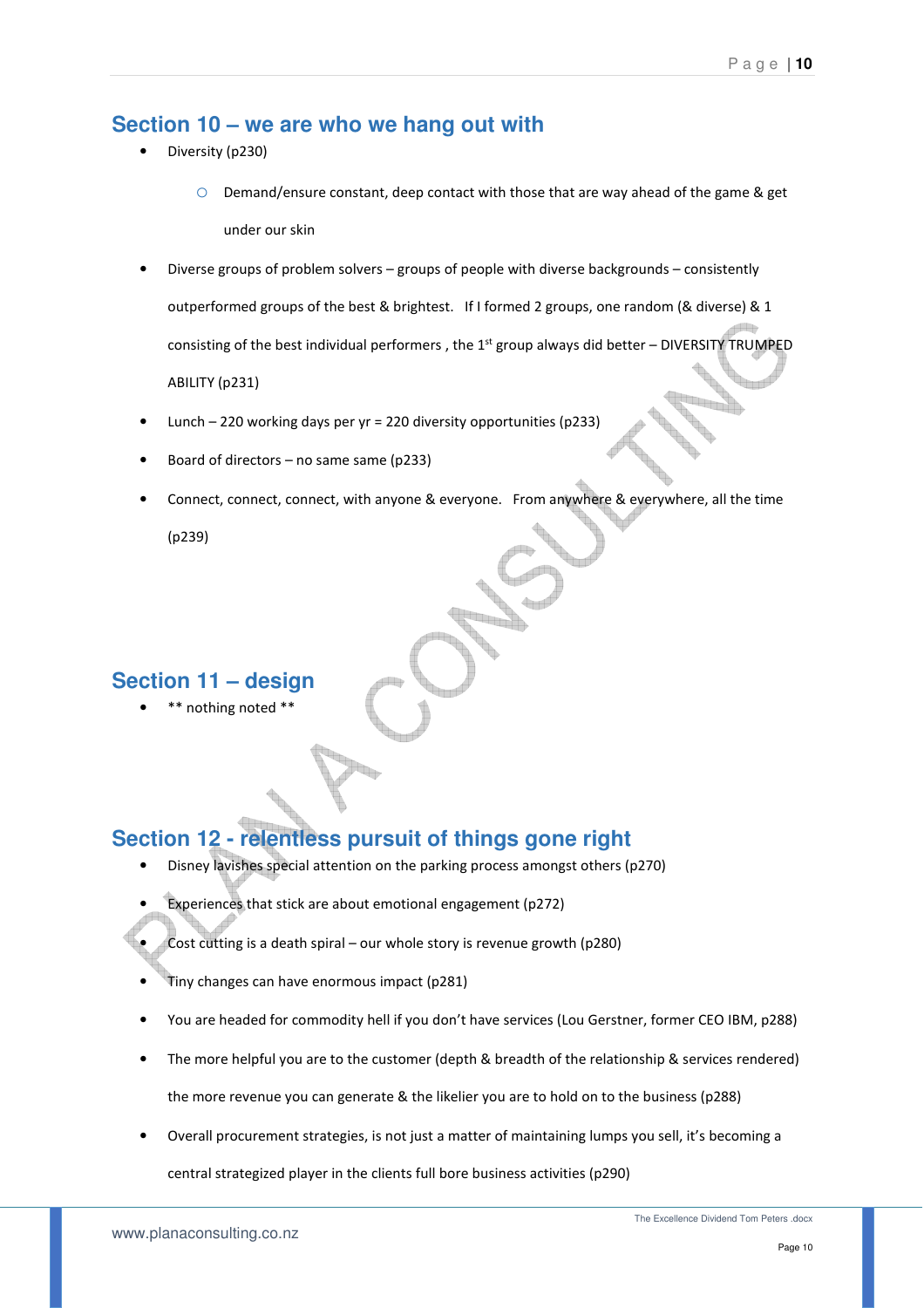- How can you partner with your customer (p291)
- Swimming in 2 different oceans, many a well-intended strategic shift to services has come a cropper (p293)
- The trick is going from basic buy & sell services to full scale business partner strategically realigning & even re-inventing the clients business
- 7 characteristics of the social employee (p304)
	- o Engaged
	- o Expects integration of the personal & professional
	- o Buys into the brand story
	- o Born collaborator
	- o Listens
	- o Customer centric
	- o Empowered change agent
- Employees, including the newest kids on the block must have the leeway to respond to untoward events without waiting for the approval of their overlords (p304)
- Have people that discuss your brand directly with you actually connecting one to one is far more valuable & far cheaper. Consumers want to discuss what they like, the companies they support & the organisations & leaders they represent. They want a community, they want to be heard (p305)
- Teach people about your product (p308)
- Does the composition of your team look more or like the composition of the market you aim to serve ٦ (p334)

#### Put people first (p343)

- $\circ$  Hire nice people, hire for listening, caring, smiling, saying thankyou & being warm
- o Make training investment #1
- o Ask all leaders to commit to helping every employee
- Your customers will never be any happier than your employees (p344)
- If you want staff to give great service, give great service to staff (p344)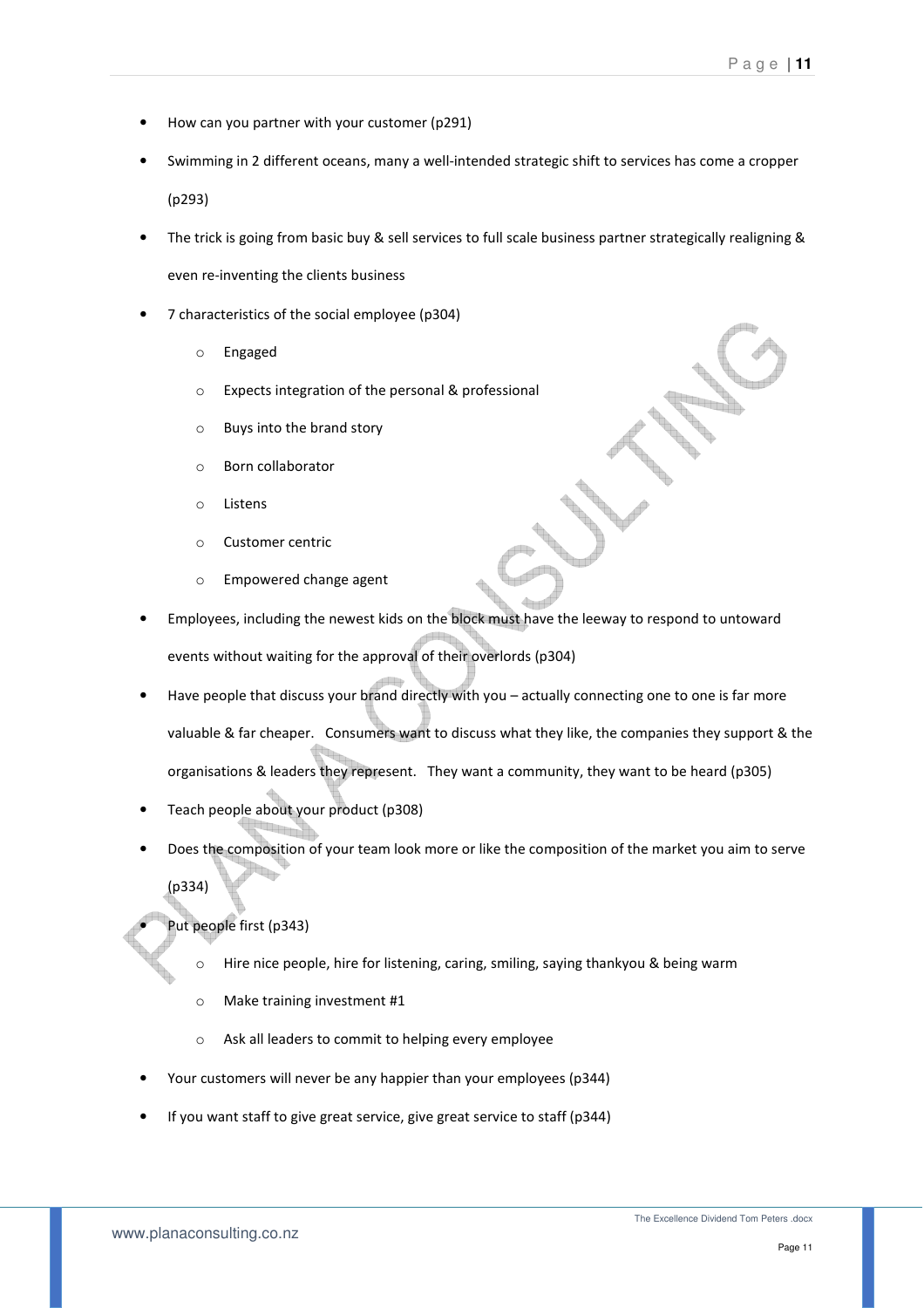## **Section 13 – listening**

- The best leaders pretty much uniformly are the best listeners. With apparent ease & many head nods, they drag things out of you – facts, observations, opinions, confessions – that you barely knew existed (p348)
- The best way to persuade someone is with your ears, by listening to them (Dean Rusk, former US Sectary of State, p349)
- Fierce attention is a degree of attentiveness it make people feel fully engaged & the centre of the universe (p350)
- 18 second listener (p352)
	- The average doctor interrupts the patient presenting their symptoms after 18 seconds
	- Are you an 18 second listener
- An obsession with listening is the ultimate mark of success (p353)

).<br>Indr

- He decided he was going to give every conversation his full attention, that it would be the most important thing right in the moment (Mike Abrashoff, Captain USS Benfold, p355)
	- It didn't take long to realise my young crew was smart, talented & full of good ideas that usually came to nothing because no one in charge had ever listened to them (p356)
- Note taking forces you to pay attention. It signals to the other party that you are serious (p359)
- Listen (p360)
	- If you ask a question & don't ask 2-3 followup questions, odds are you weren't listening to the answer
	- Listening is a purposeful act requiring effort & 100% attention. There is nothing casual or automatic about it
	-
	- Good listener rules (p361, 362)
		- Exists totally for the conversation
		- Fierce attentiveness
		- Gives the other person time to stumble to clarity without interruption
		- Is invisible
		- Does not EVER take a call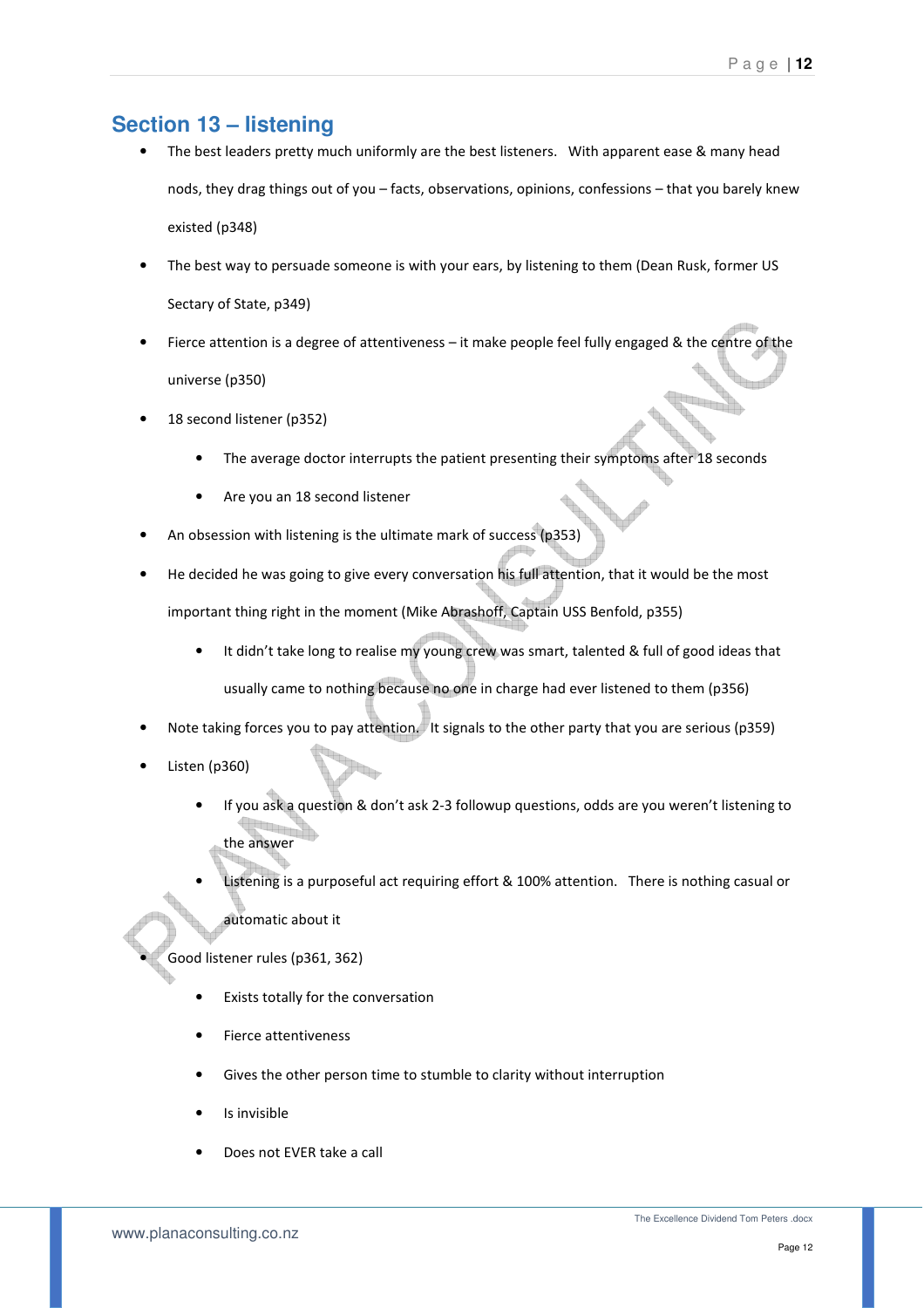- Takes extensive notes
- Calls rather than emails a couple of hrs later to thank the person for their time
- Calls in a couple of days with some followup questions
- Does not pontificate

#### **Section 14 – front line leadership**

- The first line bosses connect the aspirations of the business to the people who do the work (p364)
- Frontline bosses Asset#1 (p366)
	- Principal determinants of enterprise productivity
	- Principal determinants of employee retention
	- Principal determinants of product / service quality
	- Principal carriers/embodiments of corporate culture
	- Principal visible leaders for excellence
	- Principal champions/enablers of sustained employee development
- Variables that mater most to organisations, such as productivity, quality & employee retention are overwhelmingly based on 1<sup>st</sup> line managers (p367)
- We're constructing, for one thing, an intensive mentorship program for our front line managers

(p368)

• 7 key questions about your front line chiefs (p369)

**Barbara** 

- Do you understand & act upon the fact that the 1<sup>st</sup> line boss is THE KEY LEADERSHIP role in the organisation
- Does HR single out 1<sup>st</sup> line supervisors individually & collectively for special over the top development & commitment
- Do you spend gobs & gobs of time selectin 1st line supervisors
- Are you willing, pain notwithstanding, to leave a vacant  $1^{st}$  line supervisor slot open until you

can fill the spot with someone spectacular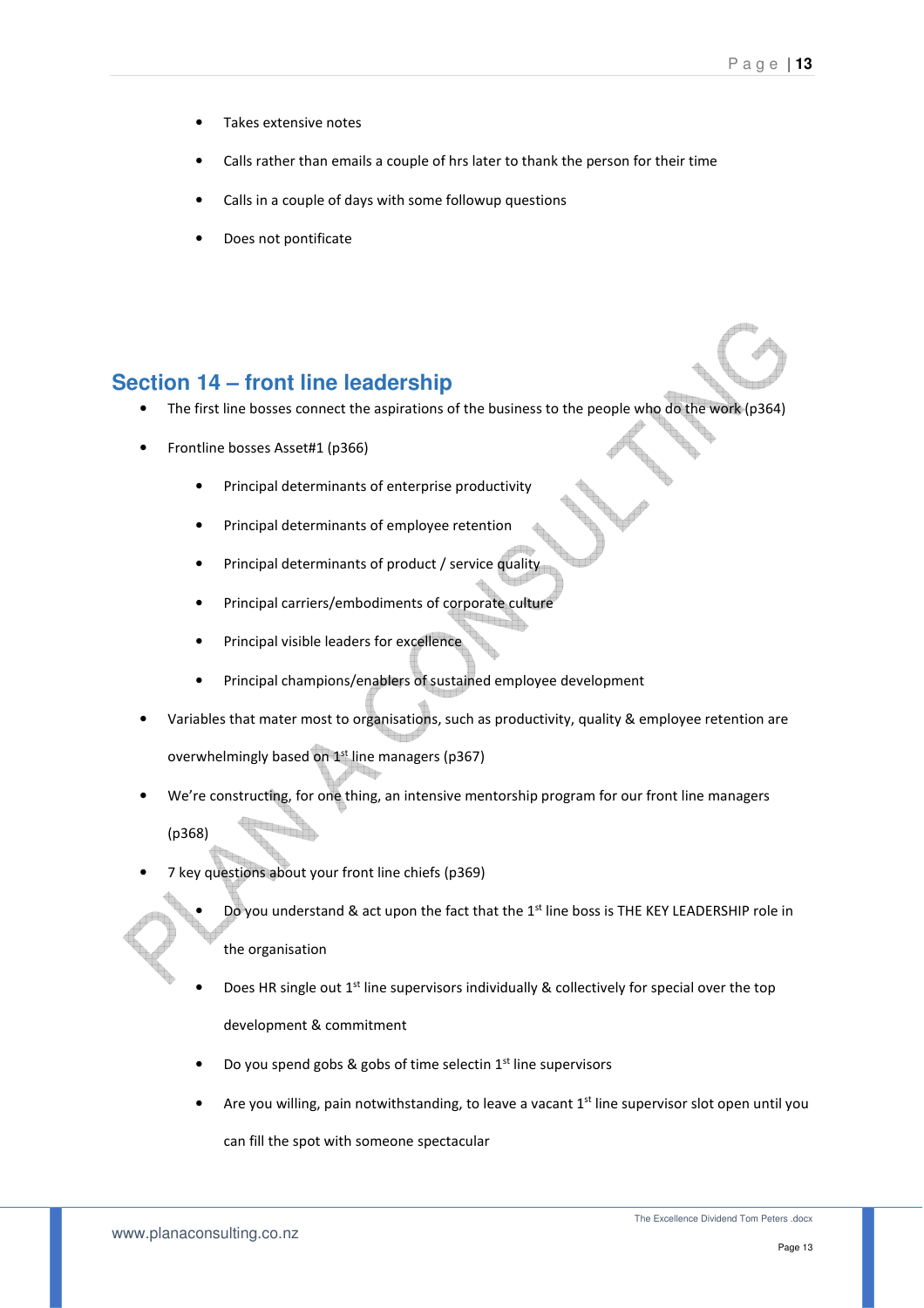- DO YOU HAVE THE ABSOLUTE BEST TRAINING AND CONTINUING DEVELOPMENT PROGRAMS IN THE INDUSTRY FOR 1ST LINE SUPERVISORS
- Do you formally & rigorously & continually MENTOR 1<sup>st</sup> line supervisors
- ARE YOUR 1st LINE SUPERVISORS ACCORDED THE ATTENTION & ACKNOWLEDGEMENT & RESPECT THAT THE IMPORTANCE OF THEIR POSITION MERITS

#### **Section 15 – tactics for leadership**

- MBWA (management by walking around) you can't lead from your office. You lead on the shop floor, or for that matter, in the customer or vendors place of business (p373)
- The average harried manager remains tied to their desk or screen & over time loses touch with reality

(p374)

- Do your MBWA & (p373)
	- say thank you a dozen dozen times over & ask
	- What do you think
	- Take someone interesting & of your normal radar to lunch
- When Starbucks got into trouble a few years ago, a part of his problem was that he stayed home plotting the future & in the process lost touch with the intangibles, the feel of what it was like to be one of his customers (Charles Schultz, Starbucks p376)
- Do MBWA because it's fun (p379)
	- Listen & engage
	- Go by yourself
	-
	- Be interested
- Face to face is priceless (p382)
- Avoid busyness free up your time, stay focused on what really matters , keep unscheduled time

(p363)

- Meetings as a primary platform for leadership excellence (p366)
- Capacity to develop close & enduring relationships is the mark of a leader. Unfortunately, many leaders of major companies believe their job is to create the strategy, organisations structure &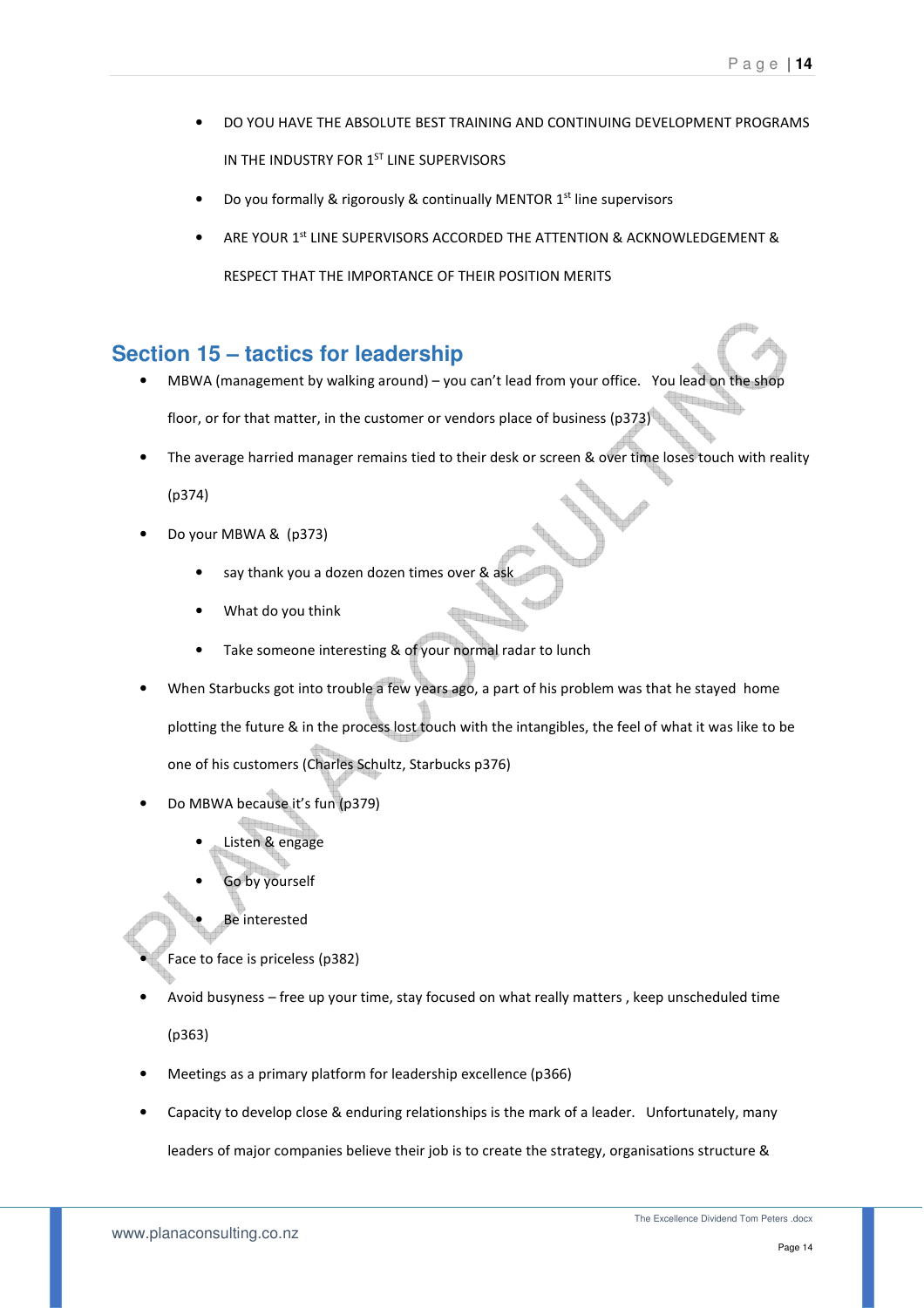organisational processes – then they delegate the work to be done, remaining aloof from the people doing the work (p404)

- Employees who don't feel significant rarely make significant contributions (p407)
- NO EXAGERATION ACKNOWLEDGE is perhaps the most powerful word in the leadership lexicon (p407)
- The 4 most important words in any organisation are
	- What do you think (p408)
- Role of a leader
	- Aid & abet team members pursuit of personal, professional & organisational goals (p416)
- Summary of key leader traits (p418)
	- Helping is what leaders do for a living
	- Employee as CLIENT
	- STUDY/PRACTICE helping as you would neurosurgery (helping is your neurosurgery)
- CEO failing  $#1$  they don't read enough (p419)
- Effective self-management leader virtue #1? (p422)
	- Being aware of yourself & how you affect everyone around you is what distinguishes as a

<u>an a</u>

superior leader (p422)

- Cognitive bias bottom line (p425)
	- Cognitive biases cloud every decision & judgement we make. Awareness is not 'the answer',

but it helps. In the face of our limited cognitive processing skills we must study, reflect & be

aware

Squint test (p427)

- An exec team ought to more or less look like the market being served
- Gender balance (p437)
	- If you do not have top to bottom gender balance, with perhaps even a lean toward a female majority, you are missing the boat
- Communication failures are 100% your fault (p437)
- 14 people 14 different, carefully crafted engagement strategies (p438)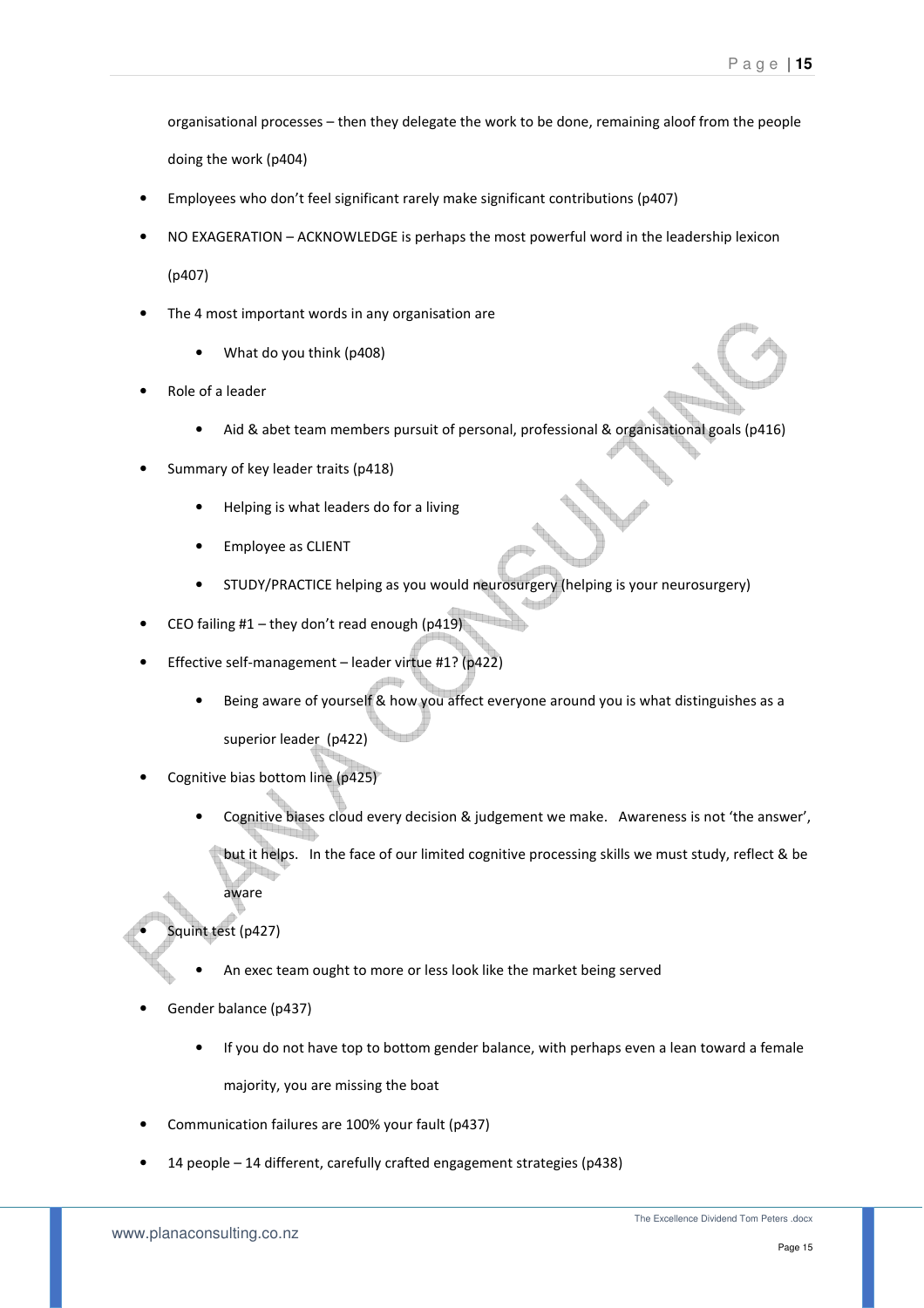- One size doesn't fit all (p438)
- I regard apologising as the most magical, healing, restorative gesture human beings can make. It is the centrepiece of my work with executives who want to get better (p439)
- Apology rules (p440)
	- #1 Do it now
	- #2 Do it in person
	- #3 Do it now
	- #4 Shut up & let the other person speak
- Leaders embrace the BIG FIUR words (p442)
	- Thank you
	- I'm sorry
- Effective leadership = doing specific tasks well (p445)
	- MBWA
	- Fierce listening
	- Questioning
	- Helping
	- Building 1<sup>st</sup> line managers
	- Productive conversations
	- Fanatic about clear communications
	- Master of social media
	- Obsession with acknowledgement
	- Effective at fast, proactive apology
	- Excellent presenter
	- Conscious of body language
	- Master of hiring
	- Master of evaluating people
	- Time manager, vigilant re over scheduling
	- Student of process/psychology of influence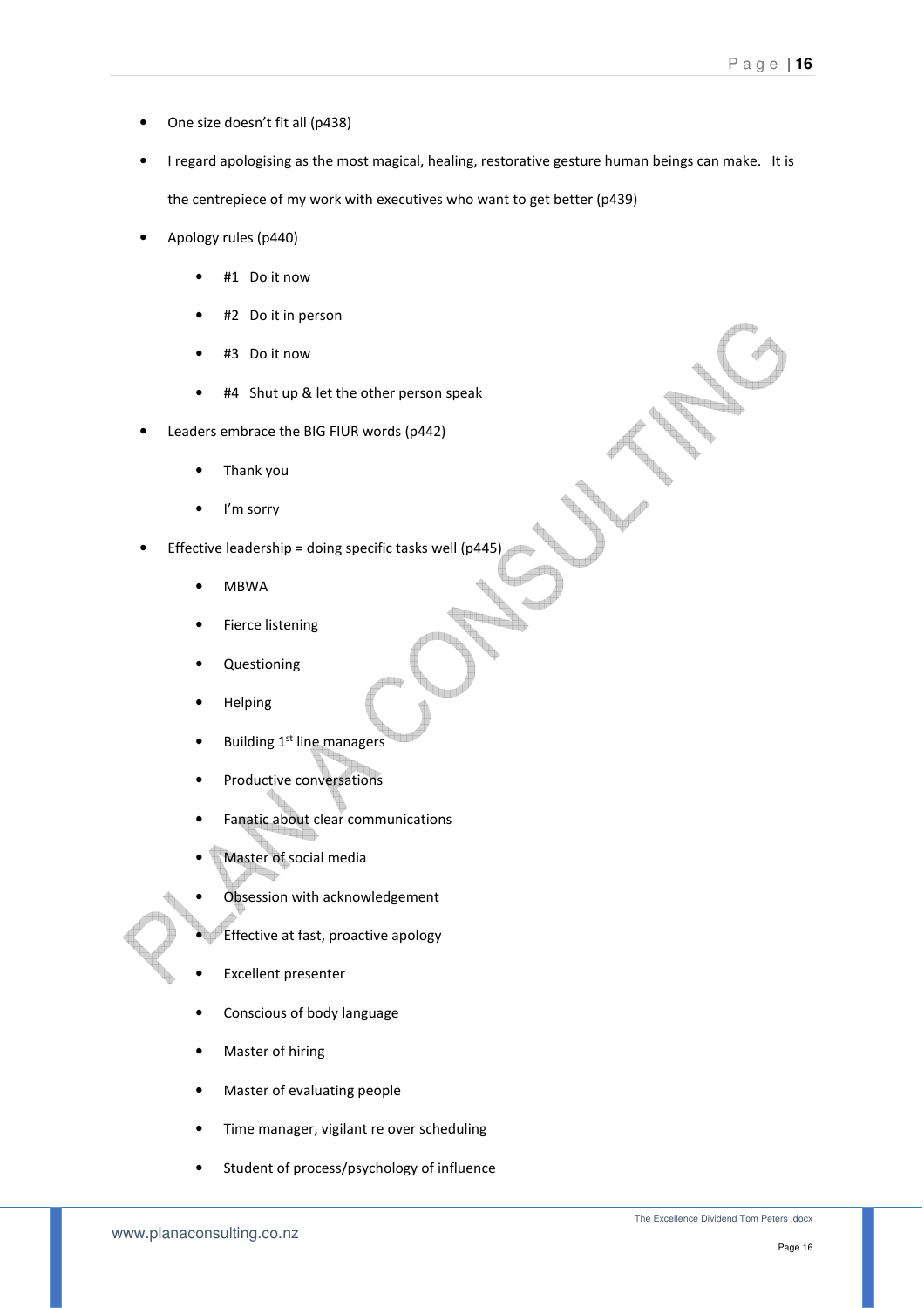- Student of organisational politics
- Student of decision making, cognitive bias that derails decision making
- Student of negotiator
- Fanatic about employee development for 100% of staff
- Student of power of diversity
- Aggressive in pursuing gender balance
- Insistent on instilling business sense in one & all

#### **What skills can be worked on today**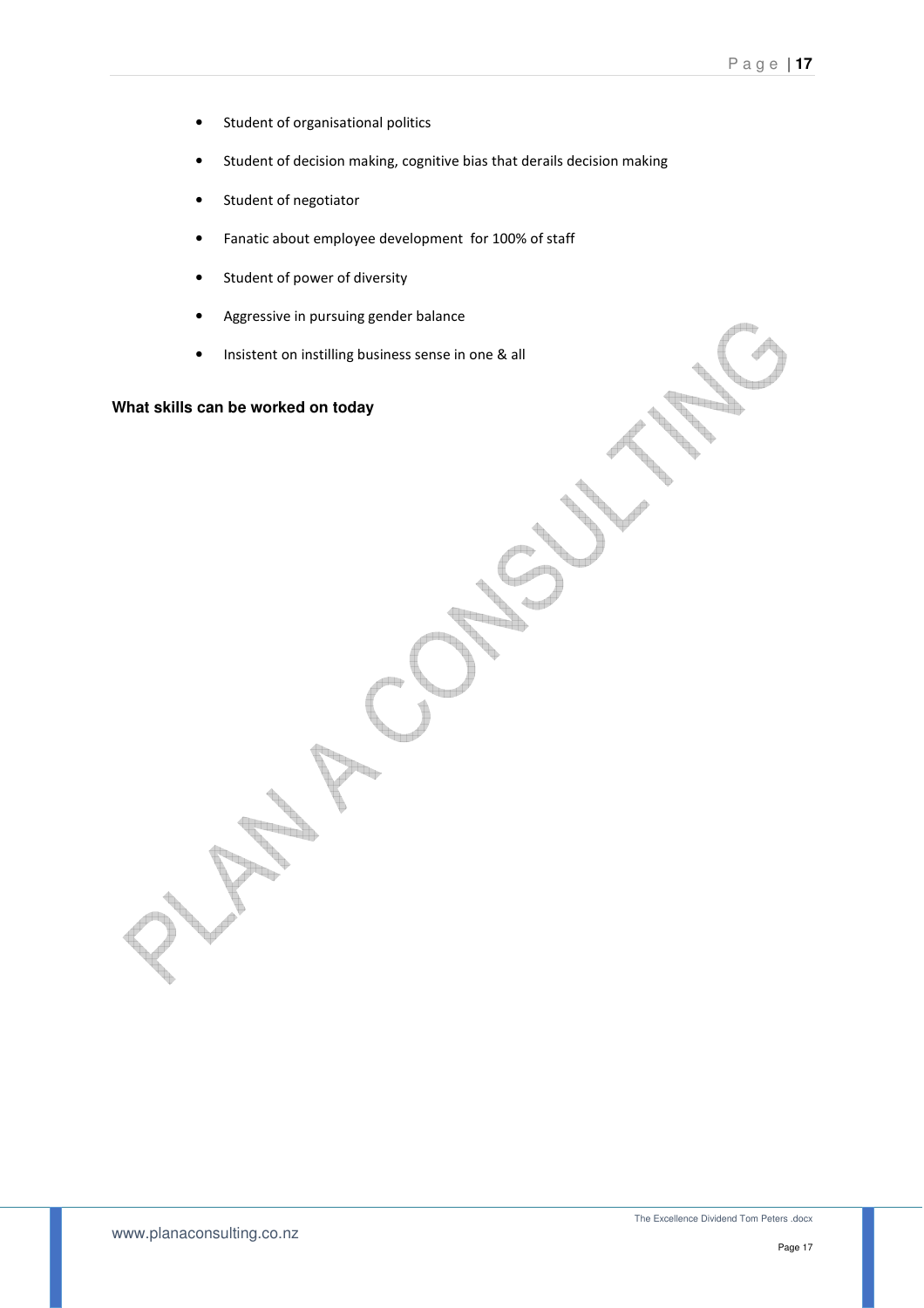## **About PlanA Consulting**

John Hutchinson from PlanA Consulting works with New Zealand business owners to help their companies become more effective and efficient, and better places to work, leading to better profitability.

Since 2008, John has been able to help privately owned and family companies develop their governance practices, strategic thinking, communicate that to various stakeholders and help them achieve their goals in accordance with their company values. This results in clearer company direction, defined strategy, better governance, better accountability and improved statement of performance and position.

John has a strong practical business background, having owned his own companies for 20 years.

PlanA Consulting has developed a number of options for business owners to use that assist them in making sure they're working on key areas of their business in order to get the results they deserve. These include but are not limited to:

- General Governance & Management Support
- Business Strategy & Planning
- Business Growth
- Sectors John has worked include but are not limited to:
	- Trade-related businesses
		- Import and distribution,
		- wholesale trade
	- Retail and FMCG
	- Online businesses
	- Professional services such as
		- accounting, legal, insurance, real
- Business Risk
- Business Succession
- Mergers & Acquisitions
	- estate

financial services, administrative

- **Manufacturing**
- Health
- Not-for-profit organisations
- **Transport**
- Franchisors & franchising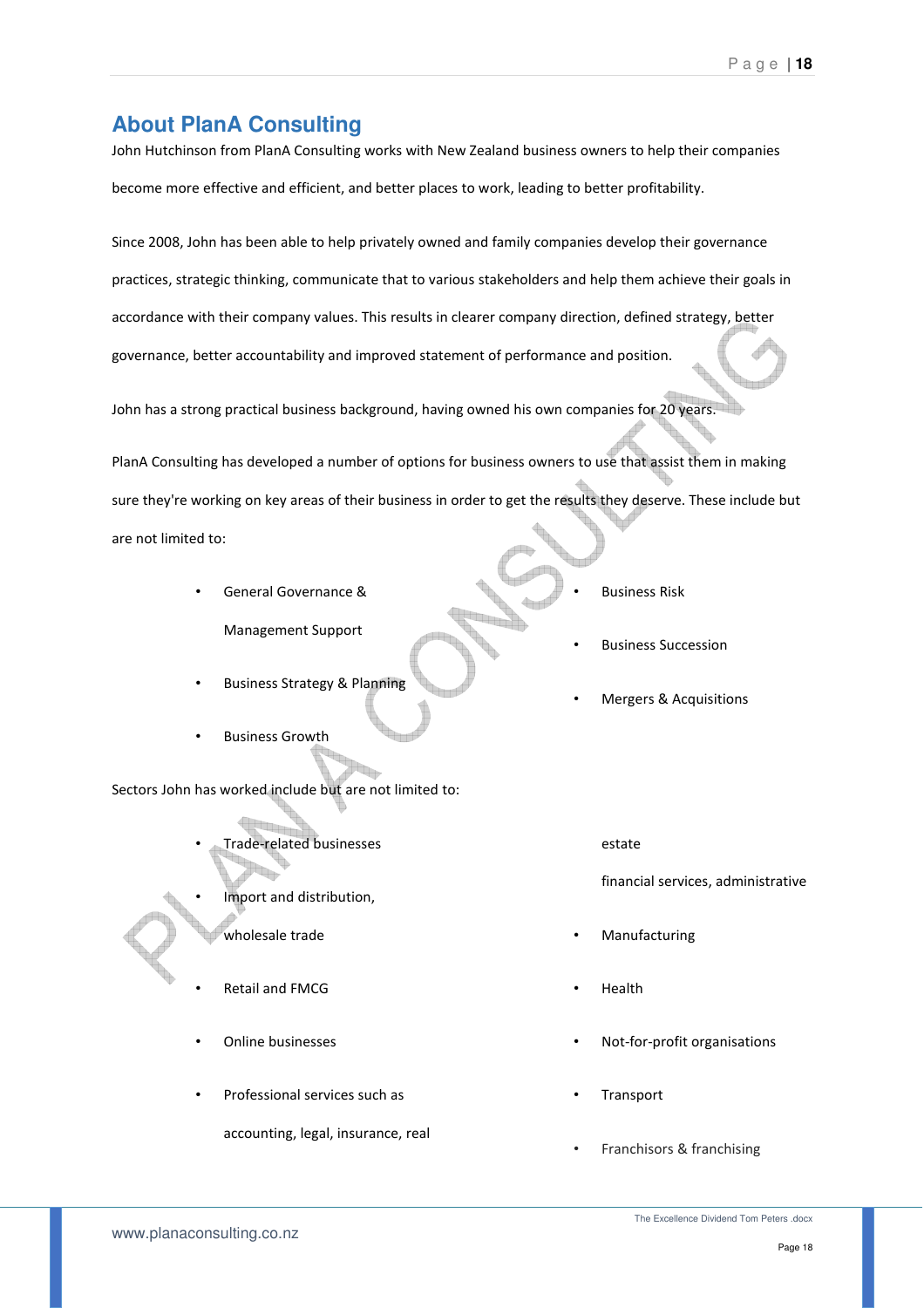#### Professional memberships & associations

| <b>Professional development &amp; qualifications</b>        |                 |
|-------------------------------------------------------------|-----------------|
|                                                             |                 |
| <b>Business Mentors NZ</b>                                  | 2012 to current |
| New Zealand Trade & Enterprise - Regional Business Partners | 2012 to current |
| Hawkes Bay Chamber of Commerce                              | 2010 to current |
| Member, Institute of Directors (NZ)                         | 2010 to current |

New Zealand Institute of Directors courses completed between 2010 to current date:

- Governance essentials
- **Strategy**
- Risk
- Health & Safety
- Financial Analysis
- Role of the Chair
	- **Cyber Security**
	- Rural governance essentials
- Audit & Risk Committee
- Ethics how Directors do business

Massey University 1992

34 • Dip Business Studies (Management)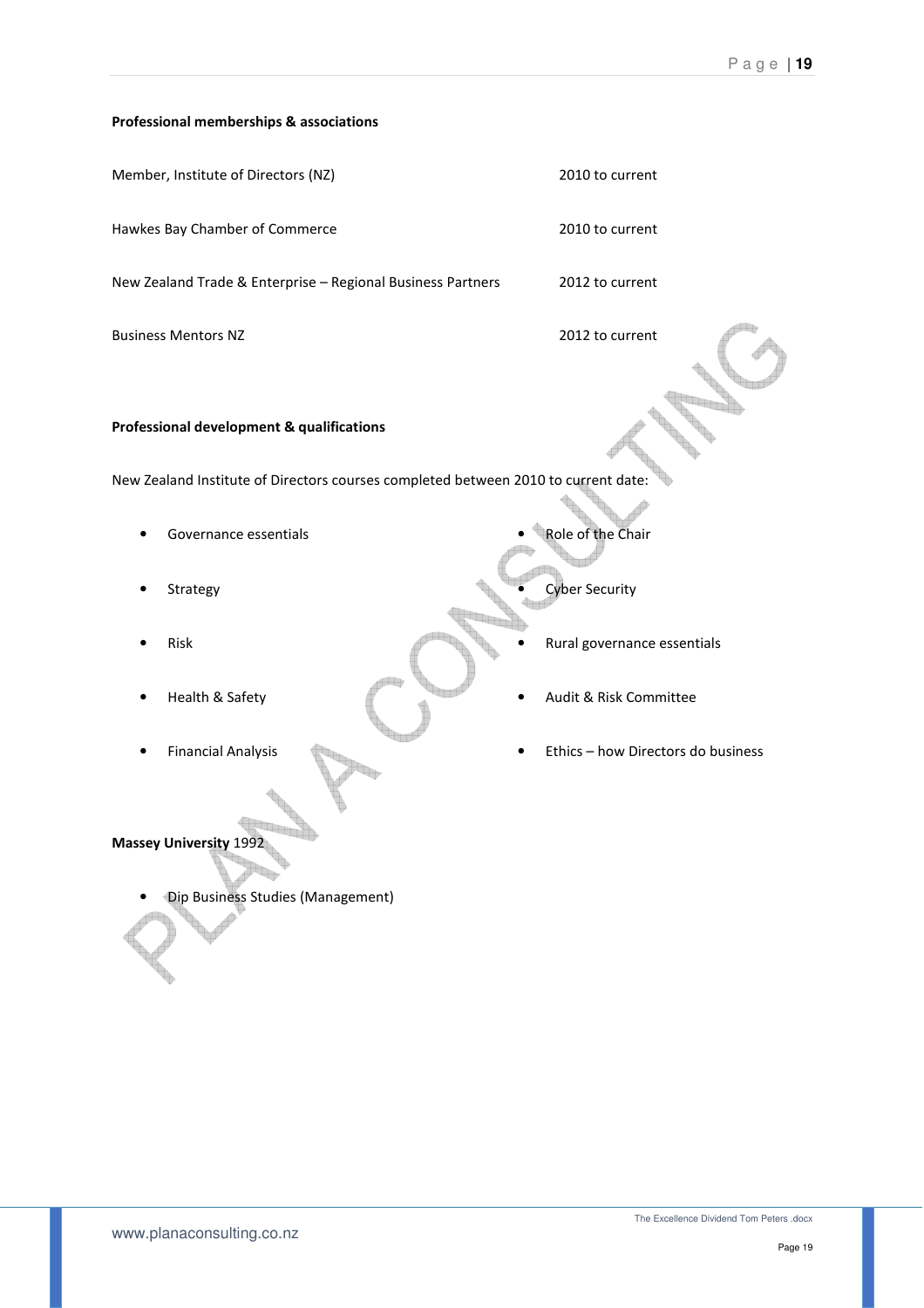So, is it time to take a closer look at your business and how it operates?

Are there adjustments and improvements that can be made to make your business more effective and more profitable?

PlanA Consulting helps business owners make sure they're not only doing the right things but they're also doing them in the right way, at the right time, and with the right people, to reach their goals

Give John Hutchinson a call today or visit us online to find out how PlanA Consulting can help you and your business succeed

Mobile 021 748 142

Website www.planaconsulting.co.nz

Linked In www.linkedin.com/company/plana-consulting-nz

PlanA TV www.planaconsulting.co.nz/plana-tv/

You Tube www.bit.ly/plan-a-youtube